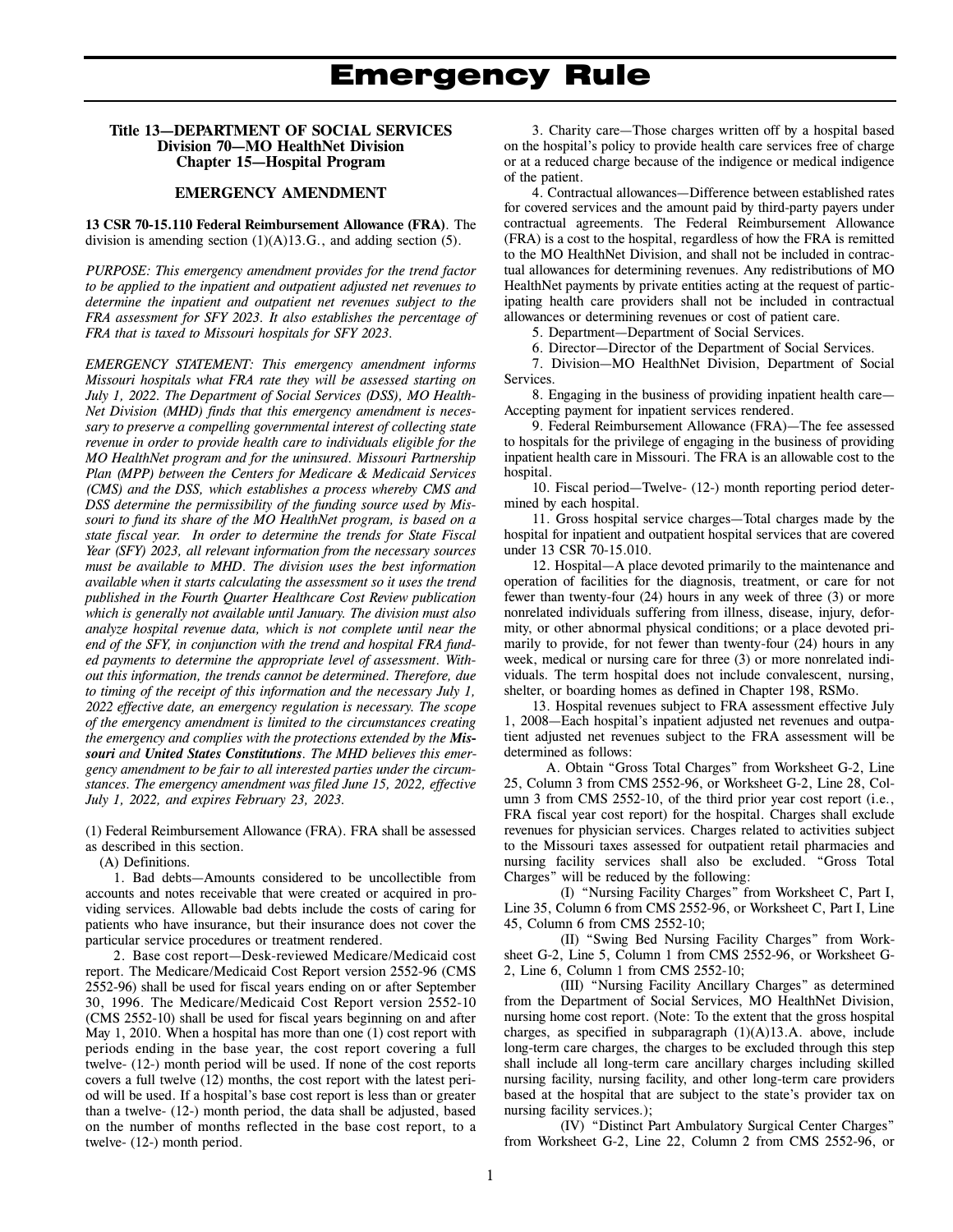# <u>Emergency</u> Rule

Worksheet G-2, Line 25, Column 2 from CMS 2552-10;

(V) "Ambulance Charges" from Worksheet C, Part I, Line 65, Column 7 from CMS 2552-96, or Worksheet C, Part I, Line 95, Column 7 from CMS 2552-10;

(VI) "Home Health Charges" from Worksheet G-2, Line 19, Column 2 from CMS 2552-96, or Worksheet G-2, Line 22, Column 2 from CMS 2552-10;

(VII) "Total Rural Health Clinic Charges" from Worksheet C, Part I, Column 7, Lines 63.50–63.59 from CMS 2552-96, or Worksheet C, Part I, Column 7, Line 88 and subsets from CMS 2552-10; and

(VIII) "Other Non-Hospital Component Charges" from Worksheet G-2, Lines 6, 8, 21, 21.02, 23, and 24 from CMS 2552- 96, or Worksheet G-2, Lines 5, 7, 9, 21, 24, 26, and 27 from CMS 2552-10;

B. Obtain "Net Revenue" from Worksheet G-3, Line 3, Column 1. The state will ensure this amount is net of bad debts and other uncollectible charges by survey methodology;

C. "Adjusted Gross Total Charges" (the result of the computations in subparagraph  $(1)(A)13.A.$ ) will then be further adjusted by a hospital-specific collection-to-charge ratio determined as follows:

> (I) Divide "Net Revenue" by "Gross Total Charges"; and (II) "Adjusted Gross Total Charges" will be multiplied by

the result of part  $(1)(A)13.C.(I)$  to yield "Adjusted Net Revenue"; D. Obtain "Gross Inpatient Charges" from Worksheet G-2, Line 25, Column 1 from CMS 2552-96, or Worksheet G-2, Line 28, Column 1 from CMS 2552-10, of the most recent cost report that is available for a hospital;

E. Obtain "Gross Outpatient Charges" from Worksheet G-2, Line 25, Column 2 from CMS 2552-96, or Worksheet G-2, Line 28, Column 2 from CMS 2552-10, of the most recent cost report that is available for a hospital;

F. Total "Adjusted Net Revenue" will be allocated between "Net Inpatient Revenue" and "Net Outpatient Revenue" as follows:

(I) "Gross Inpatient Charges" will be divided by "Gross Total Charges";

(II) "Adjusted Net Revenue" will then be multiplied by the result to yield "Net Inpatient Revenue"; and

(III) The remainder will be allocated to "Net Outpatient Revenue"; and

G. The trend indices, if greater than 0%, will be determined based on the Health Care Costs index as published in *Healthcare Cost Review* by Institute of Health Systems (IHS), or equivalent publication, regardless of any changes in the name of the publication or publisher, for each State Fiscal Year (SFY). The trend indices listed below will be applied to the apportioned inpatient adjusted net revenue and outpatient adjusted net revenue in order to inflate or trend forward the adjusted net revenues from the FRA fiscal year cost report to the current state fiscal year to determine the inpatient and outpatient adjusted net revenues subject to the FRA assessment.

 $(I)$  SFY 2020  $=$ 

- (a) Inpatient Adjusted Net Revenues—0%
- (b) Outpatient Adjusted Net Revenues—2.9%
- $(II)$  SFY 2021 =
- (a) Inpatient Adjusted Net Revenues—3.2%
- (b) Outpatient Adjusted Net Revenues—0%
- $(III)$  SFY 2022  $=$
- (a) Inpatient Adjusted Net Revenues—4.2%
- (b) Outpatient Adjusted Net Revenues—0%
- **(IV) SFY 2023 =**
- **(a) Inpatient Adjusted Net Revenues—3.8%**
- **(b) Outpatient Adjusted Net Revenues—0%**

**(5) Beginning July 1, 2022, the FRA assessment shall be determined at a rate of five and forty hundredths percent (5.40%) of each hospital's inpatient adjusted net revenues and outpatient** 

**adjusted net revenues as set forth in paragraph (1)(A)13. The FRA assessment rate will be applied individually to the hospital's inpatient adjusted net revenues and outpatient adjusted net revenues. The hospital's total FRA assessment is the sum of the assessment determined from its inpatient adjusted net revenue plus the assessment determined for its outpatient adjusted net revenue.** 

*AUTHORITY: sections 208.201, 208.453, 208.455, and 660.017, RSMo 2016. Emergency rule filed Sept. 21, 1992, effective Oct. 1, 1992, expired Jan. 28, 1993. Emergency rule filed Jan. 15, 1993, effective Jan. 25, 1993, expired May 24, 1993. Original rule filed Sept. 21, 1992, effective June 7, 1993. For intervening history, please consult the Code of State Regulations. Emergency amendment filed June 15, 2022, effective July 1, 2022, expired Feb. 23, 2023. An emergency amendment and a proposed amendment covering this same material will be published in the July 15, 2022, issue of the Missouri Register.* 

*PUBLIC COST: For the 6 months of SFY 2023 that this emergency amendment is effective, this emergency amendment will result in FRA Assessment cost to public entities of approximately \$1.7 million.* 

*PRIVATE COST: For the 6 months of SFY 2023 that this emergency amendment is effective, this emergency amendment will result in FRA Assessment cost to private entities of approximately \$10 million.*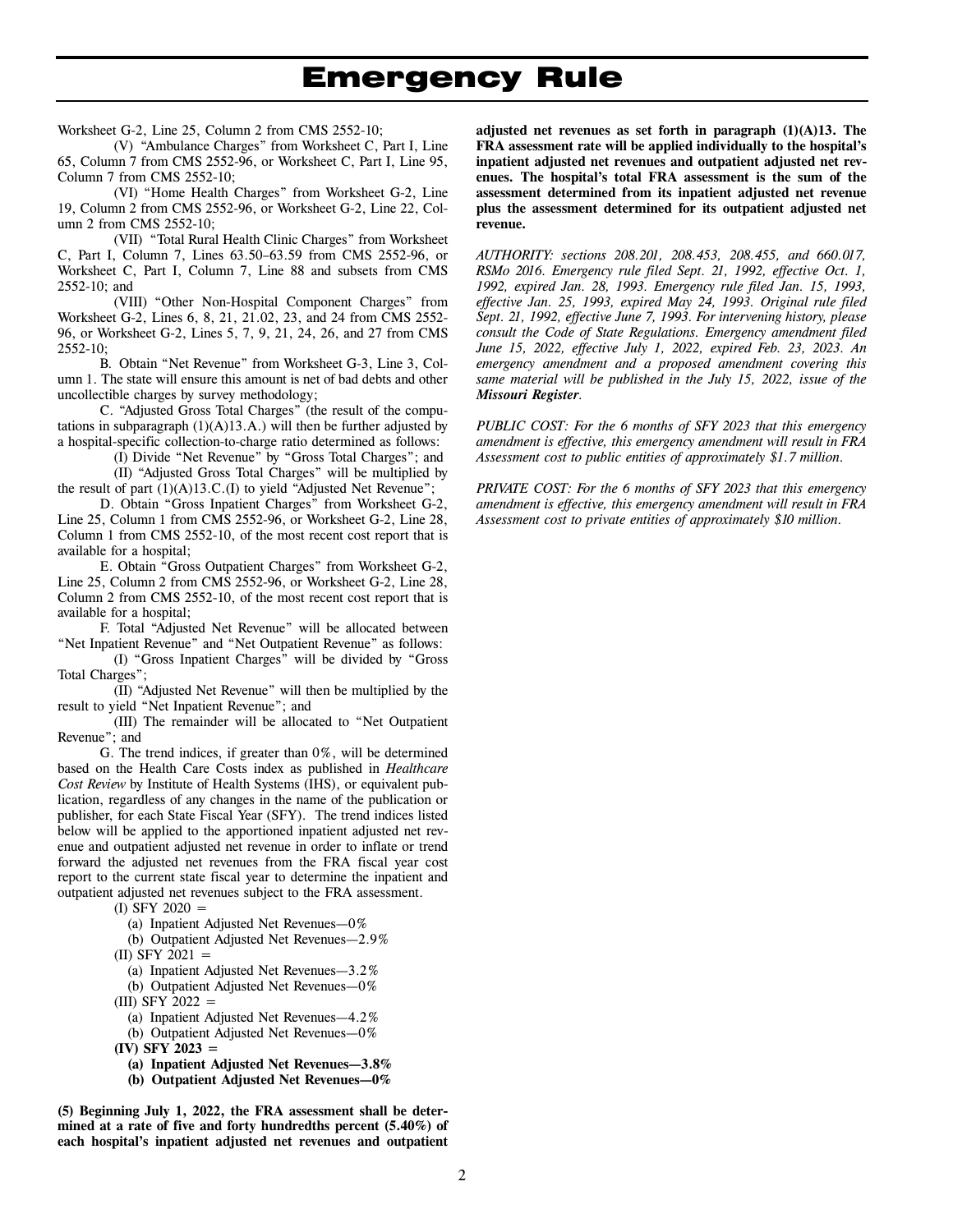# **FISCAL NOTE PUBLIC COST**

| <b>Department Title:</b> | Title 13 - Department of Social Services |
|--------------------------|------------------------------------------|
| <b>Division Title:</b>   | Division 70 - MO HealthNet Division      |
| <b>Chapter Title:</b>    | Chapter $15$ – Hospital Program          |

| <b>Rule Number and</b><br><b>Title:</b> | 13 CSR 70-15.110 Federal Reimbursement Allowance (FRA) |
|-----------------------------------------|--------------------------------------------------------|
| Type of<br><b>Rulemaking:</b>           | <b>Emergency Amendment</b>                             |

# **II. SUMMARY OF FISCAL IMPACT**

|                                              | Affected Agency or Political Subdivision   Estimated Cost of Compliance in the Aggregate |
|----------------------------------------------|------------------------------------------------------------------------------------------|
| <b>Other Government (Public) &amp; State</b> | <b>Estimated cost for:</b>                                                               |
| Hospitals - 38                               | <b>SFY 2023 - \$1.7 million</b>                                                          |

## **III. WORKSHEET**

#### **Estimated Assessment at 5.40% for SFY 2023:**

|                                   | No. $of$          | Inpatient     | Outpatient    |                 |
|-----------------------------------|-------------------|---------------|---------------|-----------------|
|                                   | <b>Facilities</b> | Revenues      | Revenues      | Total           |
|                                   |                   |               |               |                 |
| <b>Public Facilities Revenues</b> | 38                | \$834,001,448 | \$934,487,226 | \$1,768,488,674 |
| FRA Assessment Rate               |                   | $5.40\%$      | 5.40%         | $5.40\%$        |
| Total Assessment without Trend    |                   | \$45,036,078  | \$50,462,310  | \$95,498,388    |
| Revenue Trend for SFY 2022        |                   | $3.80\%$      | $0.00\%$      |                 |
| <b>Total Revenues Trended</b>     |                   | \$865,693,503 | \$934,487,226 | \$1,800,180,729 |
| <b>FRA</b> Assessment Rate        |                   | $5.40\%$      | 5.40%         | $5.40\%$        |
| Total Assessment with Trend       |                   | \$46,747,449  | \$50,462,310  | \$97,209,759    |

Impact of Trend (Assessment with trend less Assessment without trend) \$1,711,371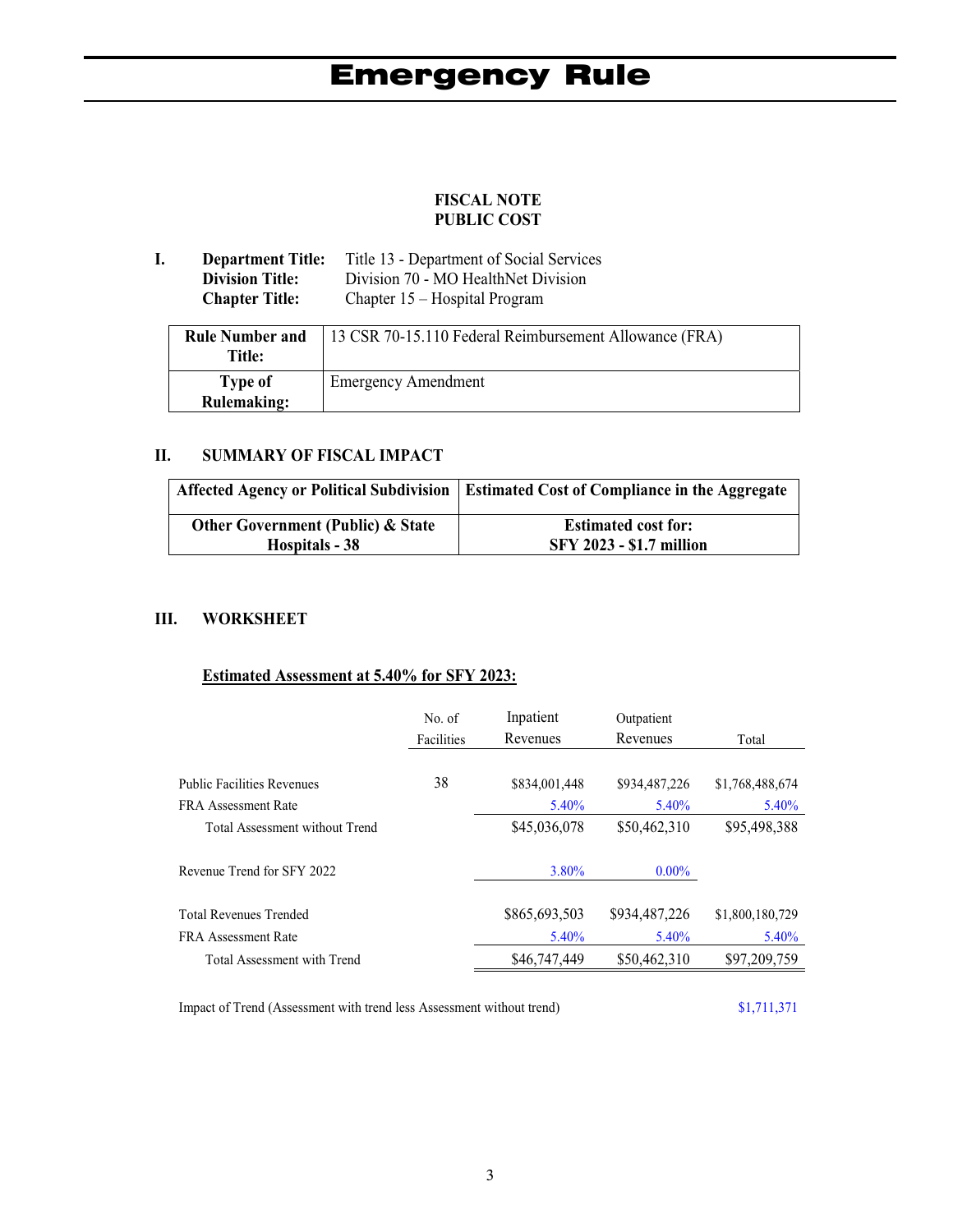## **IV. ASSUMPTIONS**

This fiscal note reflects the total FRA Assessment of 5.40% for July 1, 2022 through June 30, 2023. The fiscal note is based on establishing the FRA Assessment rate as noted above and a trend of 3.8% on inpatient revenues and 0% on outpatient revenues beginning July 1, 2022. The FRA Assessment rate is levied upon Missouri hospitals' trended inpatient and outpatient net adjusted revenues in accordance with the Missouri Partnership Plan.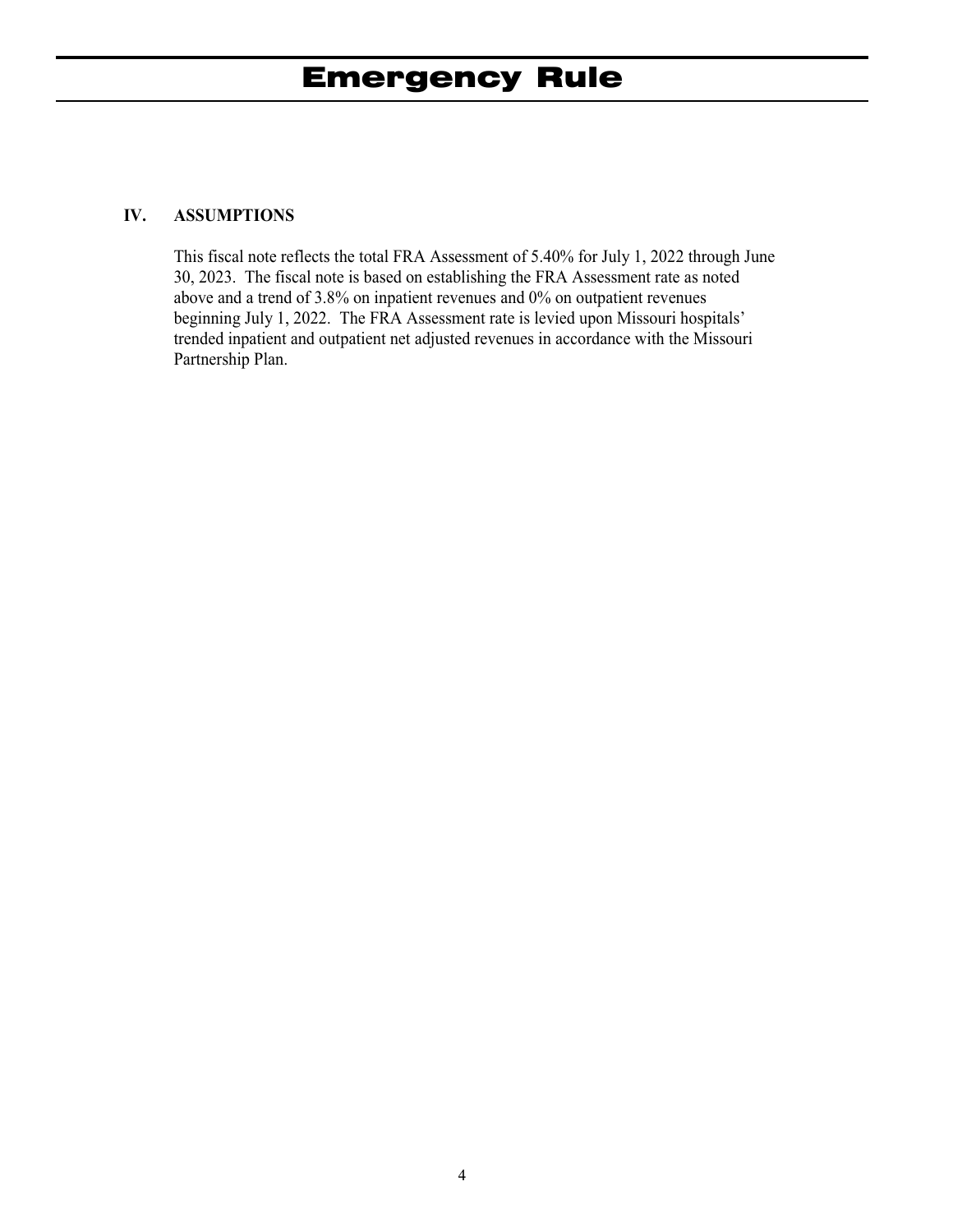# **FISCAL NOTE PRIVATE COST**

**I. Department Title:** Title 13 - Department of Social Services<br>Division Title: Division 70 - MO HealthNet Division Division 70 - MO HealthNet Division **Chapter Title:** Chapter 15 – Hospital Program

| <b>Rule Number and</b><br><b>Title:</b> | 13 CSR 70-15.110 Federal Reimbursement Allowance (FRA) |
|-----------------------------------------|--------------------------------------------------------|
| Type of<br><b>Rulemaking:</b>           | <b>Emergency Amendment</b>                             |

## **II. SUMMARY OF FISCAL IMPACT**

| 100                              | <b>Hospitals</b>                      | <b>Estimated cost for:</b><br><b>SFY 2023 - \$10 million</b> |  |
|----------------------------------|---------------------------------------|--------------------------------------------------------------|--|
|                                  |                                       |                                                              |  |
| proposed rule:                   |                                       |                                                              |  |
| the adoption of the              |                                       | entities:                                                    |  |
| would likely be affected by      | likely be affected:                   | with the rule by the affected                                |  |
| entities by class which          | business entities which would         | to the cost of compliance                                    |  |
| <b>Estimate of the number of</b> | <b>Classification by types of the</b> | Estimate in the aggregate as                                 |  |

#### **III. WORKSHEET**

#### **Estimated Assessment at 5.40% for SFY 2023:**

|                                    | No. of     | Inpatient       | Outpatient      |                 |
|------------------------------------|------------|-----------------|-----------------|-----------------|
|                                    | Facilities | Revenues        | Revenues        | Total           |
|                                    |            |                 |                 |                 |
| <b>Private Facilities Revenues</b> | 100        | \$4,891,805,760 | \$4,882,574,169 | \$9,774,379,929 |
| FRA Assessment Rate                |            | $5.40\%$        | $5.40\%$        | 5.40%           |
| Total Assessment without Trend     |            | \$264,157,511   | \$263,659,005   | \$527,816,516   |
| Revenue Trend for SFY 2022         |            | $3.80\%$        | $0.00\%$        |                 |
| <b>Total Revenues Trended</b>      |            | \$5,077,694,378 | \$4,882,574,169 | \$9,960,268,547 |
| <b>FRA</b> Assessment Rate         |            | $5.40\%$        | $5.40\%$        | $5.40\%$        |
| Total Assessment with Trend        |            | \$274,195,496   | \$263,659,005   | \$537,854,502   |

Impact of Trend (Assessment with trend less Assessment without trend) \$10,037,986